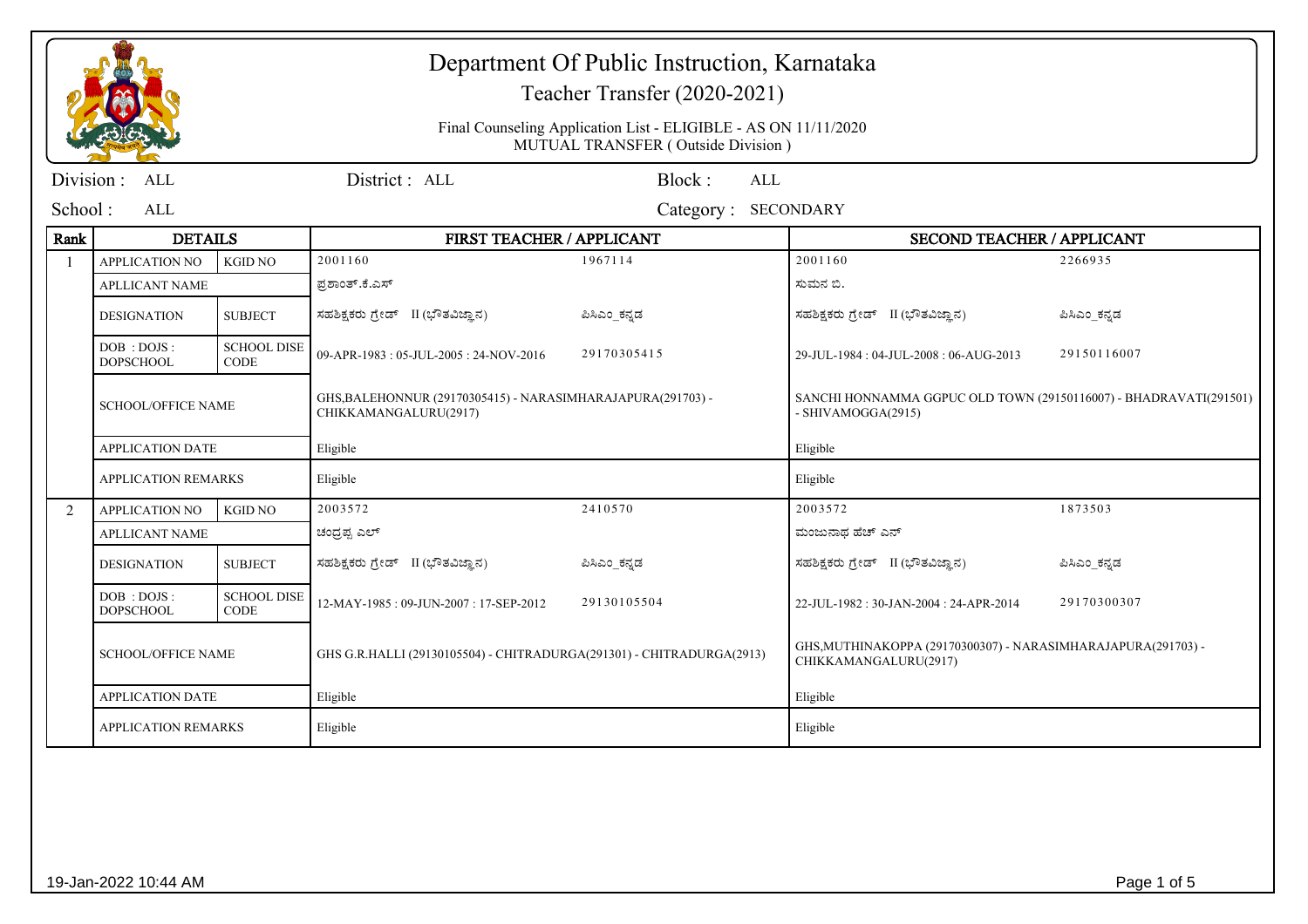|                |                                  |                                   |                                                                                         | Department Of Public Instruction, Karnataka<br>Teacher Transfer (2020-2021)<br>Final Counseling Application List - ELIGIBLE - AS ON 11/11/2020<br>MUTUAL TRANSFER (Outside Division) |                                                                           |              |
|----------------|----------------------------------|-----------------------------------|-----------------------------------------------------------------------------------------|--------------------------------------------------------------------------------------------------------------------------------------------------------------------------------------|---------------------------------------------------------------------------|--------------|
| Division :     | ALL                              |                                   | District: ALL                                                                           | Block:<br>ALL                                                                                                                                                                        |                                                                           |              |
| School:        | ALL                              |                                   |                                                                                         | Category: SECONDARY                                                                                                                                                                  |                                                                           |              |
| Rank           | <b>DETAILS</b>                   |                                   | FIRST TEACHER / APPLICANT                                                               |                                                                                                                                                                                      | SECOND TEACHER / APPLICANT                                                |              |
| $\mathcal{E}$  | <b>APPLICATION NO</b>            | <b>KGID NO</b>                    | 2007516                                                                                 | 2670184                                                                                                                                                                              | 2007516                                                                   | 2530087      |
|                | <b>APLLICANT NAME</b>            |                                   | ವಿಮಲವ್ಯ ಕಲ್ಲೊಳ್ಳಿ                                                                       |                                                                                                                                                                                      | ಪ್ರೆಗಂಬರ ಸಾರವಾನ                                                           |              |
|                | <b>DESIGNATION</b>               | <b>SUBJECT</b>                    | ಸಹಶಿಕ್ಷಕರು ಗ್ರೇಡ್ II (ಕಲಾ)                                                              | ಕಲ್_ಾಕನ್ನಡ                                                                                                                                                                           | ಸಹಶಿಕ್ಷಕರು ಗ್ರೇಡ್ II (ಕಲಾ)                                                | ಕಲ್_ಕನ್ನಡ    |
|                | DOB : DOJS :<br><b>DOPSCHOOL</b> | <b>SCHOOL DISE</b><br><b>CODE</b> | 03-DEC-1988: 01-JUN-2013: 01-JUN-2013                                                   | 29020907001                                                                                                                                                                          | 15-OCT-1983: 18-JUN-2010: 18-JUN-2010                                     | 29060100503  |
|                | <b>SCHOOL/OFFICE NAME</b>        |                                   | GOVT HPS AND HS YALLATTI RMSA (29020907001) - JAMAKHANDI(290209) -<br>BAGALKOT(2902)    |                                                                                                                                                                                      | GHS ALKOD (29060100503) - DEVADURGA(290601) - RAICHUR(2906)               |              |
|                | <b>APPLICATION DATE</b>          |                                   | Eligible                                                                                |                                                                                                                                                                                      | Eligible                                                                  |              |
|                | <b>APPLICATION REMARKS</b>       |                                   | Eligible                                                                                |                                                                                                                                                                                      | Eligible                                                                  |              |
| $\overline{4}$ | <b>APPLICATION NO</b>            | <b>KGID NO</b>                    | 2008170                                                                                 | 2211986                                                                                                                                                                              | 2008170                                                                   | 2203637      |
|                | <b>APLLICANT NAME</b>            |                                   | ಶ್ರೀಧರ ಕೆ.ಎಂ                                                                            |                                                                                                                                                                                      | ಹರ್ಷ ಎಂ ಪಿ                                                                |              |
|                | <b>DESIGNATION</b>               | <b>SUBJECT</b>                    | ಸಹಶಿಕ್ಷಕರು ಗ್ರೇಡ್ II (ಭೌತವಿಜ್ಞಾನ)                                                       | ಪಿಸಿಎಂ_ಕನ್ನಡ                                                                                                                                                                         | ಸಹಶಿಕ್ಷಕರು ಗ್ರೇಡ್ II (ಭೌತವಿಜ್ಞಾನ)                                         | ಪಿಸಿಎಂ ಕನ್ನಡ |
|                | DOB : DOJS :<br><b>DOPSCHOOL</b> | <b>SCHOOL DISE</b><br><b>CODE</b> | 21-OCT-1985: 06-JUL-2010: 06-JUL-2010                                                   | 29210200904                                                                                                                                                                          | 16-MAY-1981: 25-APR-2007: 29-JUN-2012                                     | 29230731702  |
|                | <b>SCHOOL/OFFICE NAME</b>        |                                   | G HS HOSAHALLI (29210200904) - DODDABALLAPURA(292102) - BENGALURU<br><b>RURAL(2921)</b> |                                                                                                                                                                                      | Govt High School AGALAHALLY (29230731702) - HASSAN(292307) - HASSAN(2923) |              |
|                | <b>APPLICATION DATE</b>          |                                   | Eligible                                                                                |                                                                                                                                                                                      | Eligible                                                                  |              |
|                | <b>APPLICATION REMARKS</b>       |                                   | Eligible                                                                                |                                                                                                                                                                                      | Eligible                                                                  |              |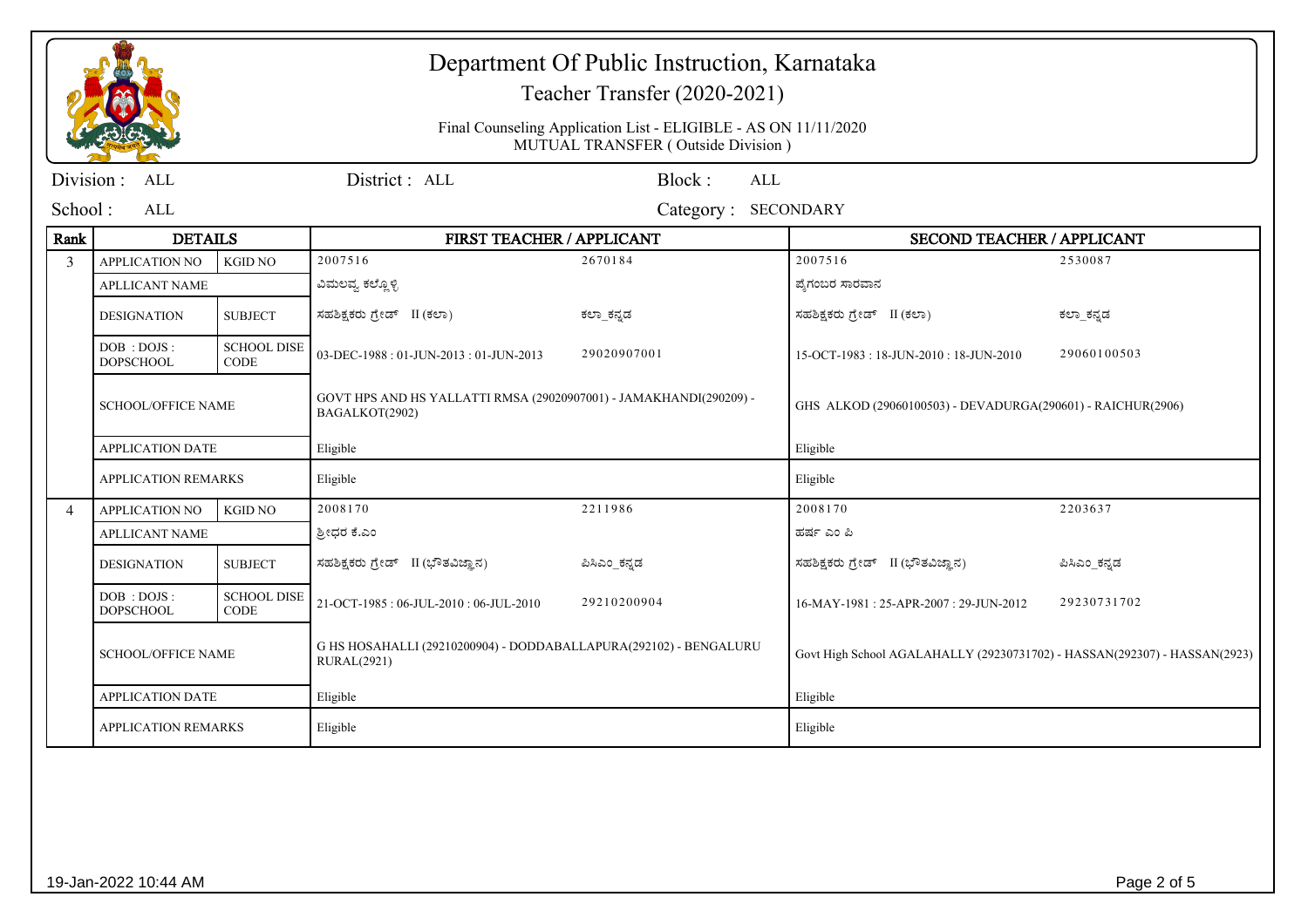|           |                                                                                                                                   |                                   |                                                                                                       | Department Of Public Instruction, Karnataka<br>Teacher Transfer (2020-2021) |                                                                                                                      |              |  |
|-----------|-----------------------------------------------------------------------------------------------------------------------------------|-----------------------------------|-------------------------------------------------------------------------------------------------------|-----------------------------------------------------------------------------|----------------------------------------------------------------------------------------------------------------------|--------------|--|
|           |                                                                                                                                   |                                   | Final Counseling Application List - ELIGIBLE - AS ON 11/11/2020<br>MUTUAL TRANSFER (Outside Division) |                                                                             |                                                                                                                      |              |  |
| Division: | <b>ALL</b>                                                                                                                        |                                   | District: ALL                                                                                         | Block:<br><b>ALL</b>                                                        |                                                                                                                      |              |  |
| School:   | ALL                                                                                                                               |                                   |                                                                                                       | Category: SECONDARY                                                         |                                                                                                                      |              |  |
| Rank      | <b>DETAILS</b>                                                                                                                    |                                   | FIRST TEACHER / APPLICANT                                                                             |                                                                             | <b>SECOND TEACHER / APPLICANT</b>                                                                                    |              |  |
| 5         | <b>APPLICATION NO</b>                                                                                                             | <b>KGID NO</b>                    | 2014727                                                                                               | 1953563                                                                     | 2014727                                                                                                              | 2723277      |  |
|           | <b>APLLICANT NAME</b>                                                                                                             |                                   | ವಿಜಯಕುಮಾರ ಎನ್ ಅಂಗಡಿ                                                                                   |                                                                             | ಸರೋಜ.ಎನ್.                                                                                                            |              |  |
|           | <b>DESIGNATION</b>                                                                                                                | <b>SUBJECT</b>                    | ಸಹಶಿಕ್ಷಕರು ಗ್ರೇಡ್ II (ಭಾಷೆ)                                                                           | ಕನ್ನಡ                                                                       | ಸಹಶಿಕ್ಷಕರು ಗ್ರೇಡ್ II (ಭಾಷೆ)                                                                                          | ಕನ್ನಡ        |  |
|           | DOB : DOJS :<br><b>DOPSCHOOL</b>                                                                                                  | <b>SCHOOL DISE</b><br><b>CODE</b> | 22-JUL-1980: 29-JAN-2004: 01-JUL-2009                                                                 | 29140405205                                                                 | 18-JUL-1984: 27-AUG-2013: 27-AUG-2013                                                                                | 29110102902  |  |
|           | <b>SCHOOL/OFFICE NAME</b>                                                                                                         |                                   | GJC - KUMBALURU (29140405205) - HARIHARA(291404) - DAVANAGERE(2914)                                   |                                                                             | SMT NINGAMMA VEERAYYA KALASURMATH RMSA UPGRADED HIGH<br>SCHOOL CHATRA (29110102902) - BYADAGI(291101) - HAVERI(2911) |              |  |
|           | <b>APPLICATION DATE</b>                                                                                                           |                                   | Eligible                                                                                              |                                                                             | Eligible                                                                                                             |              |  |
|           | <b>APPLICATION REMARKS</b>                                                                                                        |                                   | Eligible                                                                                              |                                                                             | Eligible                                                                                                             |              |  |
| 6         | APPLICATION NO                                                                                                                    | <b>KGID NO</b>                    | 2025809                                                                                               | 1428500                                                                     | 2025809                                                                                                              | 2277661      |  |
|           | <b>APLLICANT NAME</b>                                                                                                             |                                   | ವಾಲೀಕರ ಶಾಂತಪ್ರ                                                                                        |                                                                             | ರಂಗನಾಥ ಕೆ ಎನ್                                                                                                        |              |  |
|           | <b>DESIGNATION</b>                                                                                                                | <b>SUBJECT</b>                    | ಸಹಶಿಕ್ಷಕರು ಗ್ರೇಡ್ II (ಭೌತವಿಜ್ಞಾನ)                                                                     | ಪಿಸಿಎಂ_ಕನ್ನಡ                                                                | ಸಹಶಿಕ್ಷಕರು ಗ್ರೇಡ್ II (ಭೌತವಿಜ್ಞಾನ)                                                                                    | ಪಿಸಿಎಂ_ಕನ್ನಡ |  |
|           | DOB: DOJS:<br><b>DOPSCHOOL</b>                                                                                                    | <b>SCHOOL DISE</b><br><b>CODE</b> | 05-AUG-1967: 19-JUL-1997: 02-DEC-2016                                                                 | 29200102227                                                                 | 24-MAR-1980 : 26-APR-2007 : 17-JUN-2011                                                                              | 29090505103  |  |
|           | KARNATAKA PUBLIC SCHOOLS GHS KAGGALIPURA (29200102227) -<br><b>SCHOOL/OFFICE NAME</b><br>SOUTH1(292001) - BENGALURU U SOUTH(2920) |                                   |                                                                                                       | GHS SHISUVINAHALLI (29090505103) - NAVALGUND(290905) - DHARWAD(2909)        |                                                                                                                      |              |  |
|           | <b>APPLICATION DATE</b>                                                                                                           |                                   | Eligible                                                                                              |                                                                             | Eligible                                                                                                             |              |  |
|           | <b>APPLICATION REMARKS</b>                                                                                                        |                                   | Eligible                                                                                              |                                                                             | Eligible                                                                                                             |              |  |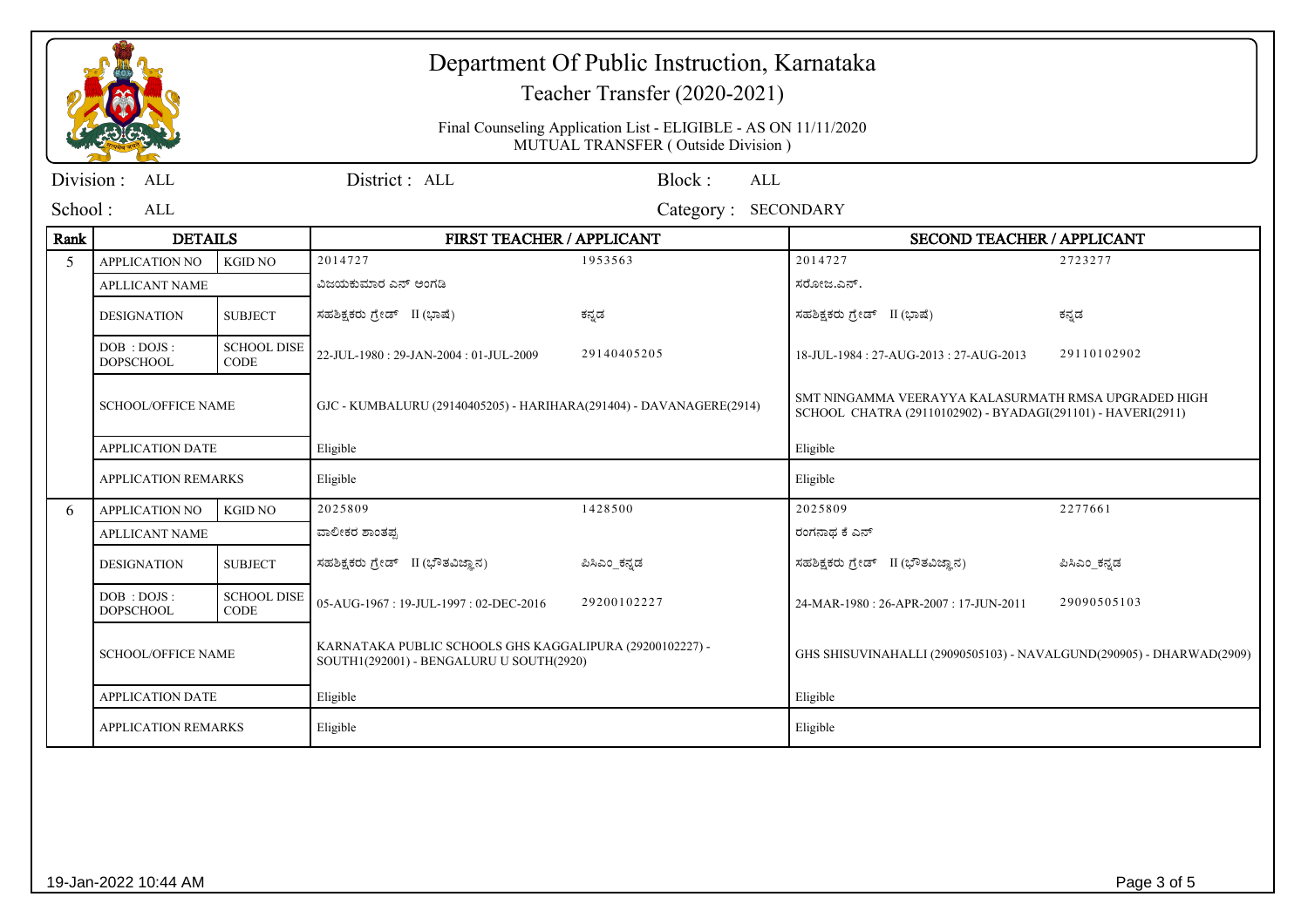|                |                                |                                   |                                                                                                       | Department Of Public Instruction, Karnataka<br>Teacher Transfer (2020-2021) |                                                                                             |              |  |
|----------------|--------------------------------|-----------------------------------|-------------------------------------------------------------------------------------------------------|-----------------------------------------------------------------------------|---------------------------------------------------------------------------------------------|--------------|--|
|                |                                |                                   | Final Counseling Application List - ELIGIBLE - AS ON 11/11/2020<br>MUTUAL TRANSFER (Outside Division) |                                                                             |                                                                                             |              |  |
| Division:      | <b>ALL</b>                     |                                   | District: ALL                                                                                         | Block:<br><b>ALL</b>                                                        |                                                                                             |              |  |
| School:        | <b>ALL</b>                     |                                   |                                                                                                       | Category: SECONDARY                                                         |                                                                                             |              |  |
| Rank           | <b>DETAILS</b>                 |                                   | <b>FIRST TEACHER / APPLICANT</b>                                                                      |                                                                             | <b>SECOND TEACHER / APPLICANT</b>                                                           |              |  |
| $\overline{7}$ | APPLICATION NO                 | <b>KGID NO</b>                    | 2026061                                                                                               | 2202852                                                                     | 2026061                                                                                     | 2383494      |  |
|                | <b>APLLICANT NAME</b>          |                                   | ಭಾರತಿ.ಈ.ಬಿ.                                                                                           |                                                                             | ರೇಖಾ ಹೆಚ್ ಸಿ                                                                                |              |  |
|                | <b>DESIGNATION</b>             | <b>SUBJECT</b>                    | ಸಹಶಿಕ್ಷಕರು ಗ್ರೇಡ್ II (ಭೌತವಿಜ್ಞಾನ)                                                                     | ಪಿಸಿಎಂ_ಕನ್ನಡ                                                                | ಸಹಶಿಕ್ಷಕರು ಗ್ರೇಡ್ II (ಭೌತವಿಜ್ಞಾನ)                                                           | ಪಿಸಿಎಂ_ಕನ್ನಡ |  |
|                | DOB: DOJS:<br><b>DOPSCHOOL</b> | <b>SCHOOL DISE</b><br><b>CODE</b> | 01-FEB-1983: 14-FEB-2007: 29-JUN-2012                                                                 | 29230312102                                                                 | 23-MAY-1986: 18-JUN-2010: 18-JUN-2010                                                       | 29310314402  |  |
|                | <b>SCHOOL/OFFICE NAME</b>      |                                   | GHS BELAVATTHAHALLY (29230312102) - ARASIKERE(292303) - HASSAN(2923)                                  |                                                                             | GOVT HIGH SCHOOL LINGAPURA (29310314402) - KORATAGERE(293103) -<br>TUMAKURU MADHUGIRI(2931) |              |  |
|                | <b>APPLICATION DATE</b>        |                                   | Eligible                                                                                              |                                                                             | Eligible                                                                                    |              |  |
|                | <b>APPLICATION REMARKS</b>     |                                   | Eligible                                                                                              |                                                                             | Eligible                                                                                    |              |  |
| 8              | <b>APPLICATION NO</b>          | <b>KGID NO</b>                    | 2026388                                                                                               | 2429447                                                                     | 2026388                                                                                     | 2371814      |  |
|                | <b>APLLICANT NAME</b>          |                                   | ಕಟ್ಟೆಪ್ಪ ಅಂಕಲಗಿ                                                                                       |                                                                             | ಗುರುದೇವಿ ಕಿಣಗಿ                                                                              |              |  |
|                | <b>DESIGNATION</b>             | <b>SUBJECT</b>                    | ಸಹಶಿಕ್ಷಕರು ಗ್ರೇಡ್ II (ಭಾಷೆ)                                                                           | ಇಂಗ್ಲೀಷ್                                                                    | ಸಹಶಿಕ್ಷಕರು ಗ್ರೇಡ್ II (ಭಾಷೆ)                                                                 | ಇಂಗ್ಲೀಷ್     |  |
|                | DOB: DOJS:<br><b>DOPSCHOOL</b> | <b>SCHOOL DISE</b><br><b>CODE</b> | 01-AUG-1983: 29-AUG-2013: 29-AUG-2013                                                                 | 29220212302                                                                 | 01-OCT-1984: 18-JUN-2010: 18-JUN-2010                                                       | 29040411207  |  |
|                | <b>SCHOOL/OFFICE NAME</b>      |                                   | GHS NAVILE (29220212302) - MADDUR(292202) - MANDYA(2922)                                              |                                                                             | GHS TENGALI (29040411207) - CHITTAPUR(290404) - KALBURGI(2904)                              |              |  |
|                | <b>APPLICATION DATE</b>        |                                   | Eligible                                                                                              |                                                                             | Eligible                                                                                    |              |  |
|                | APPLICATION REMARKS            |                                   | Eligible                                                                                              |                                                                             | Eligible                                                                                    |              |  |